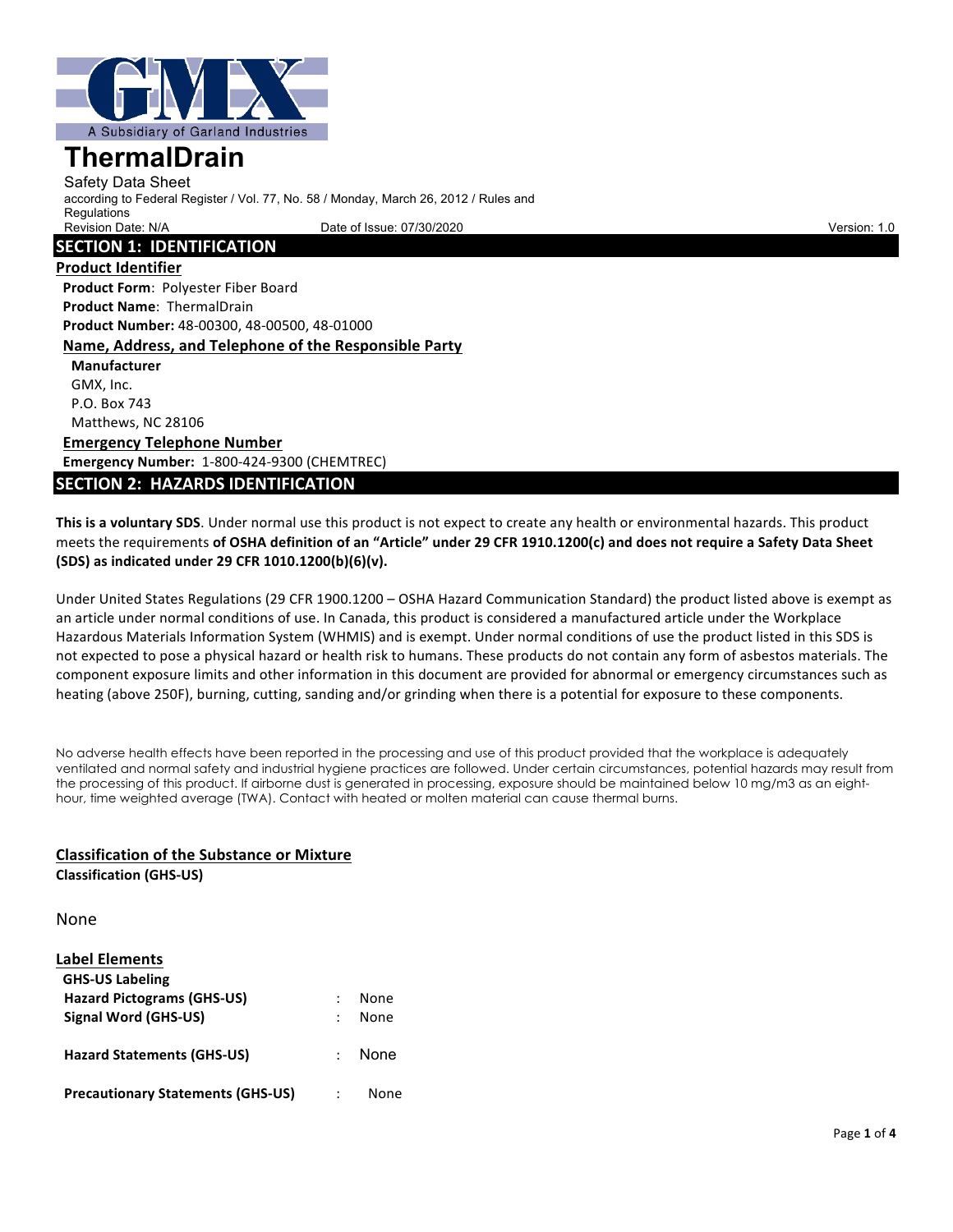#### Safety Data Sheet

According to Federal Register/Vol. 77, No. 58/Monday, March 26, 2012/Rules and Regulations

Revision Date: N/A Date of issue: 07/30/2020

#### **SECTION 3: COMPOSITION/INFORMATION ON INGREDIENTS**

| Component                       |                           |  |
|---------------------------------|---------------------------|--|
| <b>Name</b>                     | <b>Product Identifier</b> |  |
| Polyethylene Terephthalate      | (CAS No) 25038-59-9       |  |
| <b>Reconstructed Polyester</b>  |                           |  |
| <b>Titanium Dioxide</b>         | 1317-70-0                 |  |
| <b>Fiber Lubricant</b>          |                           |  |
| CECTION A. FIDET AID BAFACLIDEC |                           |  |

### **SECTION 4: FIRST AID MEASURES**

## **Description of First Aid Measures**

General: If you feel unwell, seek medical advice . Ensure that medical personnel are aware of the material(s) involved, and take precautions to protect themselves. Show this safety data sheet to the doctor in attendance.

**Inhalation**: Treat as nuisance dust hazard. If irritation persists, obtain medical attention.

**Skin Contact**: Prolonged contact may cause minor irritation. If irritation persists, obtain medical attention. Seek medical attention for thermal burns.

**Eye Contact:** Treat as nuisance dust hazard. Flush eyes with water for 15 minutes. If irritation persists, obtain medical attention. **Ingestion**: No special precautions necessary

# **Indication of Immediate Medical Attention and Special Treatment Needed**

In case of ingestion, the decision of whether or not to induce vomiting should be made by the attending physician. Certain preexisting conditions may make workers particularly susceptible to the effects of this chemical: asthma, allergies, impaired pulmonary function. 

### **SECTION 5: FIRE-FIGHTING MEASURES**

#### **Extinguishing Media**

**Suitable Extinguishing Media**: Foam. Carbon dioxide (CO2). Sand. Dry chemical.

**Unsuitable Extinguishing Media:** Not available.

#### **Hazardous Combustion Products**

Black smoke

**Advice for Firefighters** 

**Precautionary Measures Fire: Not available** 

**Special Protective Equipment and Precautions for Firefighters:** As in any fire, wear self-contained breathing apparatus pressure-

demand, MSHA/NIOSH (approved or equivalent) and full protective gear

**Specific Methods:** Keep product and empty container away from heat and sources of ignition

#### **Reference to Other Sections**

Refer to section 9 for flammability properties.

# **SECTION 6: ACCIDENTAL RELEASE MEASURES**

#### Personal Precautions, Protective Equipment and Emergency Procedures

**General Measures:** Material is not normally involved in a spill/release scenario.

#### **For Non-emergency Personnel**

**Protective Equipment:** Use appropriate personal protection equipment (PPE).

#### **For Emergency Personnel**

**Environmental Precautions** 

No information available.

#### **Methods and Materials for Containment and Cleaning Up**

Solid material, sweep up spilled material

#### **SECTION 7: HANDLING AND STORAGE**

#### **Precautions for Safe Handling**

Avoid dust accumulation. Store boxes and rolls in accordance with good warehouse practices.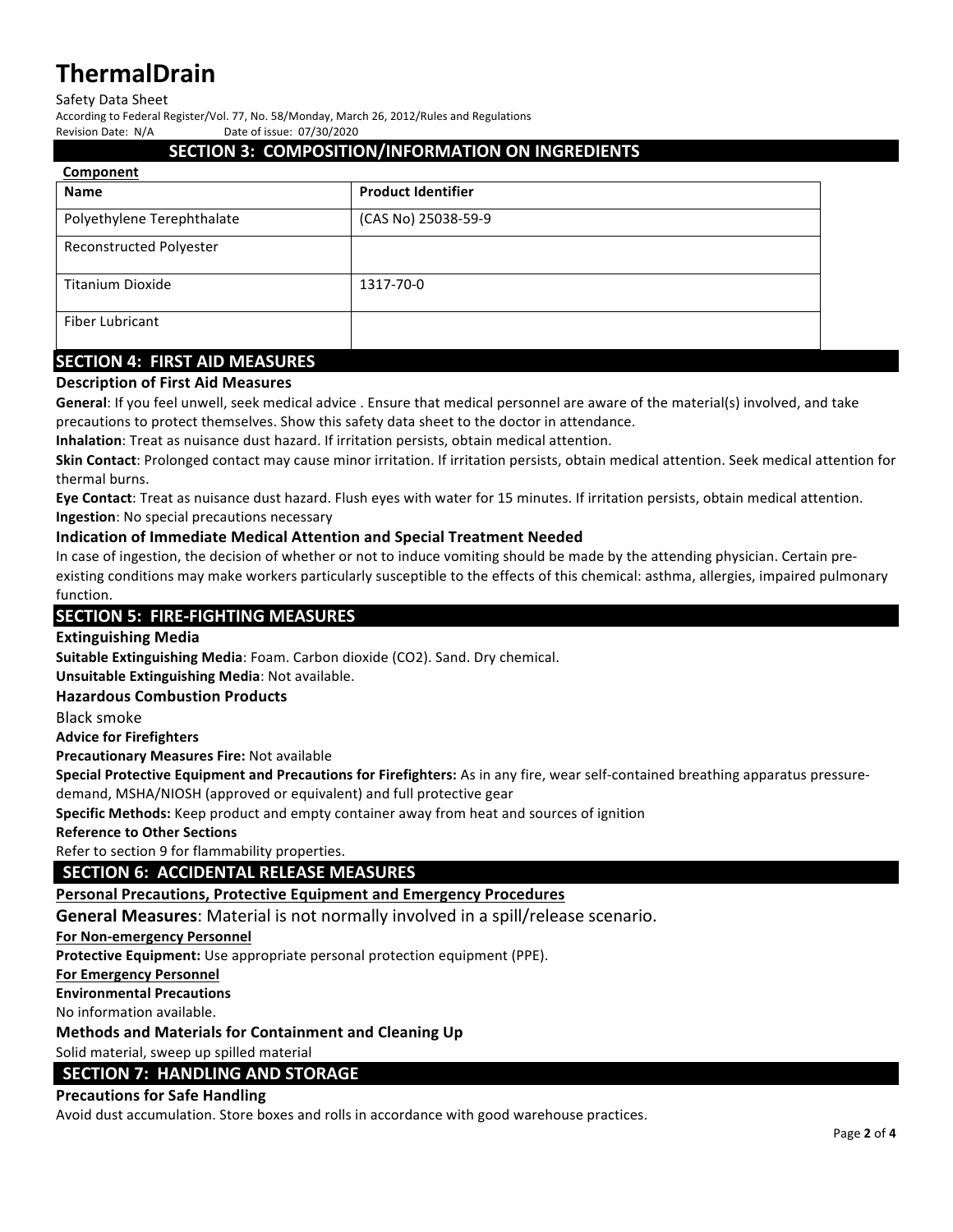#### Safety Data Sheet

According to Federal Register/Vol. 77, No. 58/Monday, March 26, 2012/Rules and Regulations Revision Date: N/A Date of issue: 07/30/2020

#### **Conditions for Safe Storage, Including Any Incompatibilities**

Store upright to prevent creasing. Keep out of the reach of children.

#### **SECTION 8: EXPOSURE CONTROLS/PERSONAL PROTECTION**

### **Control Parameters**

| <b>Chemical Name</b> | <b>ACGIH TLV</b> | <b>OSHA PEL</b>         |
|----------------------|------------------|-------------------------|
| <b>Total Dust</b>    | TWA: 10 mg/m3    | TWA: 15 mg/m3           |
|                      |                  | TWA: $5 \text{ mg/m}$ 3 |

**1.** Because the substances listed above are incorporated into the product in a solid stable mixture, exposures exceeding the exposure limits are not likely to occur under normal conditions of use. The component exposure limits are provided for abnormal or emergency circumstances such as heating (above 250F), burning, cutting, sanding and/or grinding when there is a potential for exposure to these components. The limit of exposure is given for reference only.

#### **Personal Protective Equipment**

#### **Eye/face Protection**

None normally required; however, good safety and industrial hygiene practices should be followed.

#### **Skin Protection**

None normally required; however, good safety and industrial hygiene practices should be followed. Protective clothing should be constructed of heavy rubber or similar materials for protection against molten material contact.

#### **Respiratory Protection**

If ventilation is not sufficient to control exposures below TLV or PEL, use an appropriate properly fitted NIOSH approved respirator. **Hygiene Measures** 

If this product is hot-applied with asphalt or an asphalt based adhesive, workers may be exposed to asphalt fumes released from the hot asphalt. Although there is no evidence that the fumes and emissions that occur in these operations emanate from the product during hot application operations, precautions should be taken to minimize worker inhalation and dermal exposures to the fumes emanating from the hot asphalt. During these installations roofing contractors and workers should adhere to the engineering controls, work practices and personal protective equipment (including respirator) recommendations published by the National Institute for Occupational Safety and Health (NIOSH). See DHHS (NIOSH) Publication No. 2003- 107, entitled "Reducing Roofers' Exposure to Asphalt Fumes".

# **SECTION 9: PHYSICAL AND CHEMICAL PROPERTIES**

#### **Information on Basic Physical and Chemical Properties**

Appearance: White, Light Grey, or Black fiber/fabric **Odor:** Essentially no odor **Physical State: Solid pH:** Not Available **Flash Point: Not Available AutoignitionTemperature:** Not Available **Melting Point/Range:** approx. 500 F **Freezing Point: Not Available Flammability Limits in Air: Not Available Explosive Properties: Not Available Oxidizing Properties: Not Available Evaporation Rate: Not Available Vapor Pressure: Not Available Vapor Density: Not Available Specific Gravity: Not Available Water Solubility: Not Available Volatiles:** Not Available 

# **SECTION 10: STABILITY AND REACTIVITY**

**Stability:** This product is stable. **Conditions to Avoid:** Open flames and intense heat.